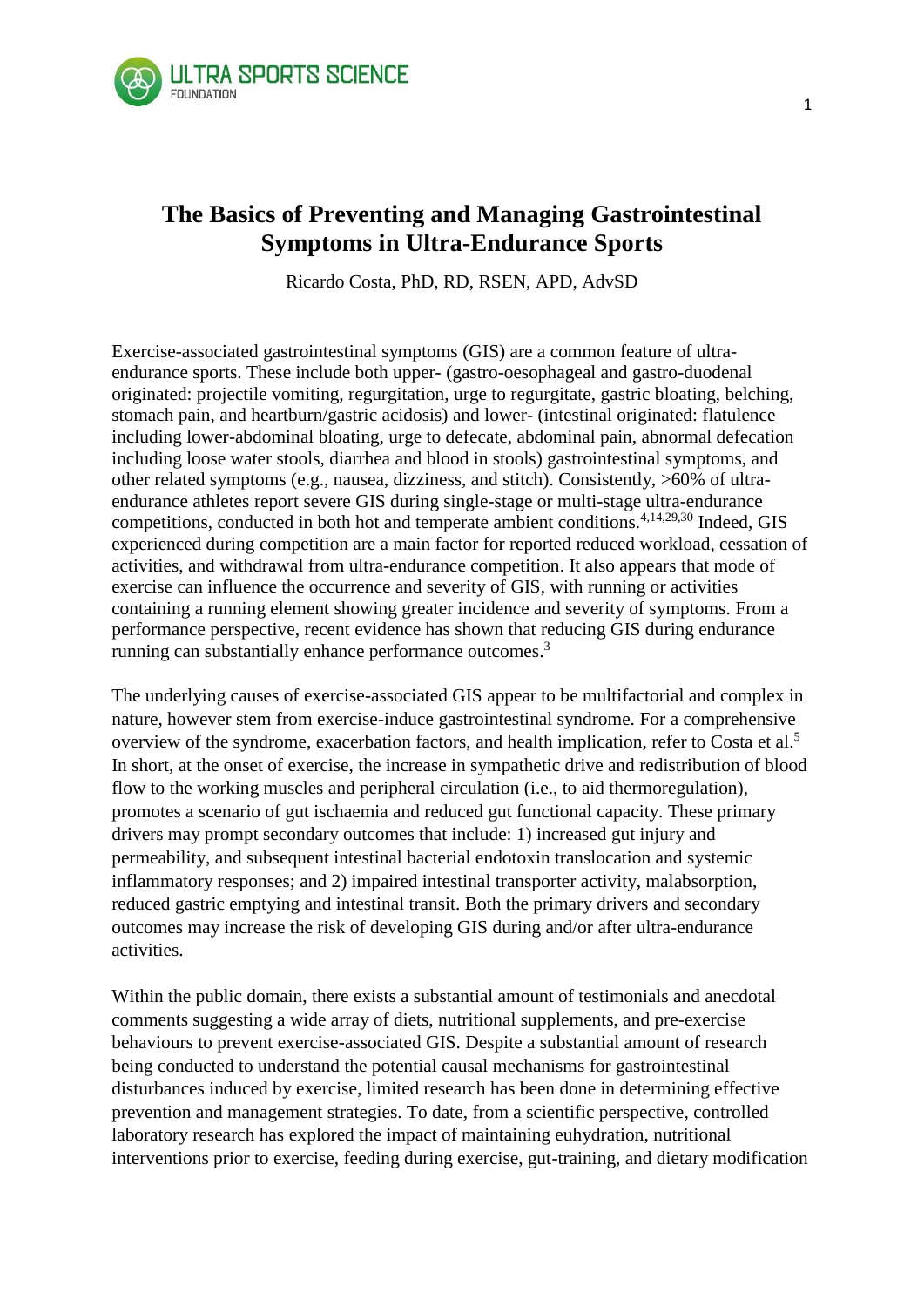

on markers of gastrointestinal integrity, function and/or symptoms. These will now be explored.

## **1. Maintenance of euhydration**

The negative impact of dehydration on endurance performance, especially in hot ambient conditions is well documented.<sup>1,6,9</sup> There is now emerging evidence that dehydration may have a negative impact on the gut leading to greater incidence and severity of GIS. Controlled laboratory trials have shown that pre-exercise dehydration resulted in impaired gastric emptying and greater GIS.<sup>31</sup> Dehydration developing during running exercise results in higher intestinal injury, malabsorption of food consumed 2 hours before exercise, greater overall gut discomfort, and greater incidence and severity of GIS.<sup>25</sup> Additionally, dehydration following 1 hour of high intensity running was sufficient to raise gastroduodenal and intestinal permeability above resting levels. <sup>14</sup> Indeed, field studies and laboratory trials support the maintenance of hydration, with *ad libitum* water intake being an important factor in potentially attenuating exercise-associated systemic responses (i.e., endotoxaemia and cytokinaemia). $7,8$ 

 $\triangleright$  The evidence shows that commencing running in a euhydrated state and maintaining euhydration throughout can attenuate exercise-induced gut disturbance and reduce incidence and severity of GIS. Conversely, over-hydration is also not recommended, given that hyponatraemia is also associated with incident and severity of gastrointestinal symptoms.<sup>11</sup>

## **2. Nutritional interventions**

Research into the role of nutritional interventions on gut integrity and function in response to exercise stress in humans is limited to date; however investigations have examined antioxidants (i.e., ascorbic acid), certain amino acids (i.e., L-arginine, glutamine, and Lcitrulline), and bovine colostrum supplementation. <sup>5</sup> The results of these interventions appear to be ambiguous with no clear pattern for improvements in gut status and limited indication of the impact on GIS. Studies have mainly focused primarily on intestinal permeability as a marker of gut integrity, without displaying evidence of improvements to gut motility, malabsorption, intestinal injury, systemic responses, and symptoms. It is therefore difficult to translate findings into practical recommendations. One study did however show that consuming 10g L-citrulline prior to 1 hour of high intensity cycling attenuated splanchnic ischaemia and intestinal injury during exercise, compared with placebo.<sup>32</sup> However, the preexercise L-citrulline supplementation had no influence on intestinal permeability and failed to maintain the improved gut profile in the recovery period after exercise. In addition, it is a common practice for ultra-endurance athletes (e.g., ultramarathon runners) to supplement with sodium, prior to and during exercise, with one focus being on preventing nausea during prolonged continuous exercise. To date, no research has confirmed these practices support the prevention or reduction of nausea and/or vomiting.<sup>12,13</sup>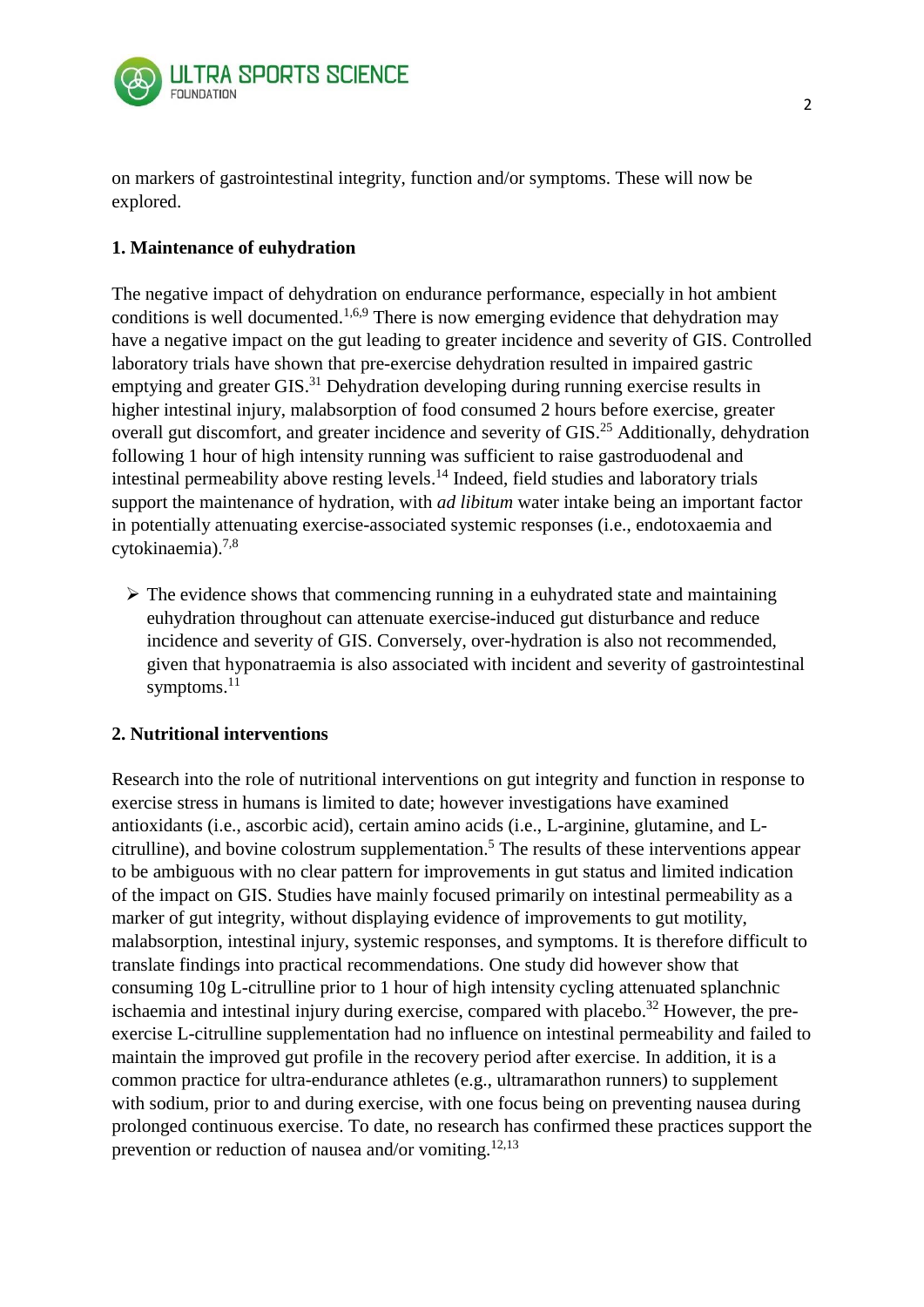

 $\triangleright$  Due to study limitations, ambiguous outcomes and modest degree of responses observed, there is no clear evidence that nutritional supplement interventions prevent or reduce exercise-associated GIS.

## **3. Feeding during exercise**

The frequent and consistent consumption of carbohydrate during endurance exercise appears to be a protective strategy against exercise-associated gut disturbances due to ingested carbohydrate stimulating and maintaining blood flow to the gut and surrounding tissues and reducing intestinal injury and permeability (i.e., the so called "leaky gut") in response to exercise stress.<sup>15,20,23,26</sup> In a recent study, 15g of glucose was administered pre-exercise and every 20 minutes thereafter during moderate intensity running for 2 hours in 35°C ambient conditions; abolition of intestinal injury, reduced gut permeability, and systemic inflammatory responses, compared with those administered water alone, were observed.<sup>26</sup> Similar results were observed when energy matched protein hydrolysate was administered at the same time points. Therefore, carbohydrate intake at 45g/h during exercise appears to be well tolerated and not promote greater incidence or severity of GIS compared with water; unlike energy-match protein that results in increased symptom reports. However, higher rates of multiple transportable carbohydrates (90g/hr), as recommended in the literature, appear to be less tolerable and promote GIS.<sup>3,21</sup>

 $\triangleright$  Research investigating the role of feeding during exercise clearly shows that some form of nutrition during ultra-endurance activities appears to reduce the physiological effects that potentially lead to GIS. Therefore, ultra-endurance athletes would benefit from frequently consuming nutrition during exercise, within tolerance levels, and those that struggle with ingesting food and fluid would benefit from training the gut.

#### **4. Gut training**

Whilst the ability to train the gut has been commented and speculated on at length, to date only one study has comprehensively investigated a strategic gut-training protocol to prevent or attenuate exercise-associated GIS. A two week period of repetitive gut-challenge using 90g/h multi-transportable carbohydrate (2:1 glucose to fructose ratio) or carbohydrate rich food consumed during 1 hour of running at moderate intensity in thermoneutral conditions resulted in significant improvement in GIS, with no changes observed with placebo treatment.<sup>3,21</sup> Despite female runners reporting greater occurrence and severity of GIS, male runners responded better to the gut-training with greater improvements in overall gut discomfort and total and upper-gastrointestinal symptoms. Moreover, history of GIS and being accustomed to training with race nutrition did not influence gut-training outcomes. Whilst the gut-training resulted in abolition of malabsorption and increased blood glucose availability, it did not influence exercise-induced intestinal injury.

 $\triangleright$  The improvements in GIS observed in a wide range of endurance athletes (i.e., fitness level, gender, and symptom history) suggests that ultra-endurance athletes would benefit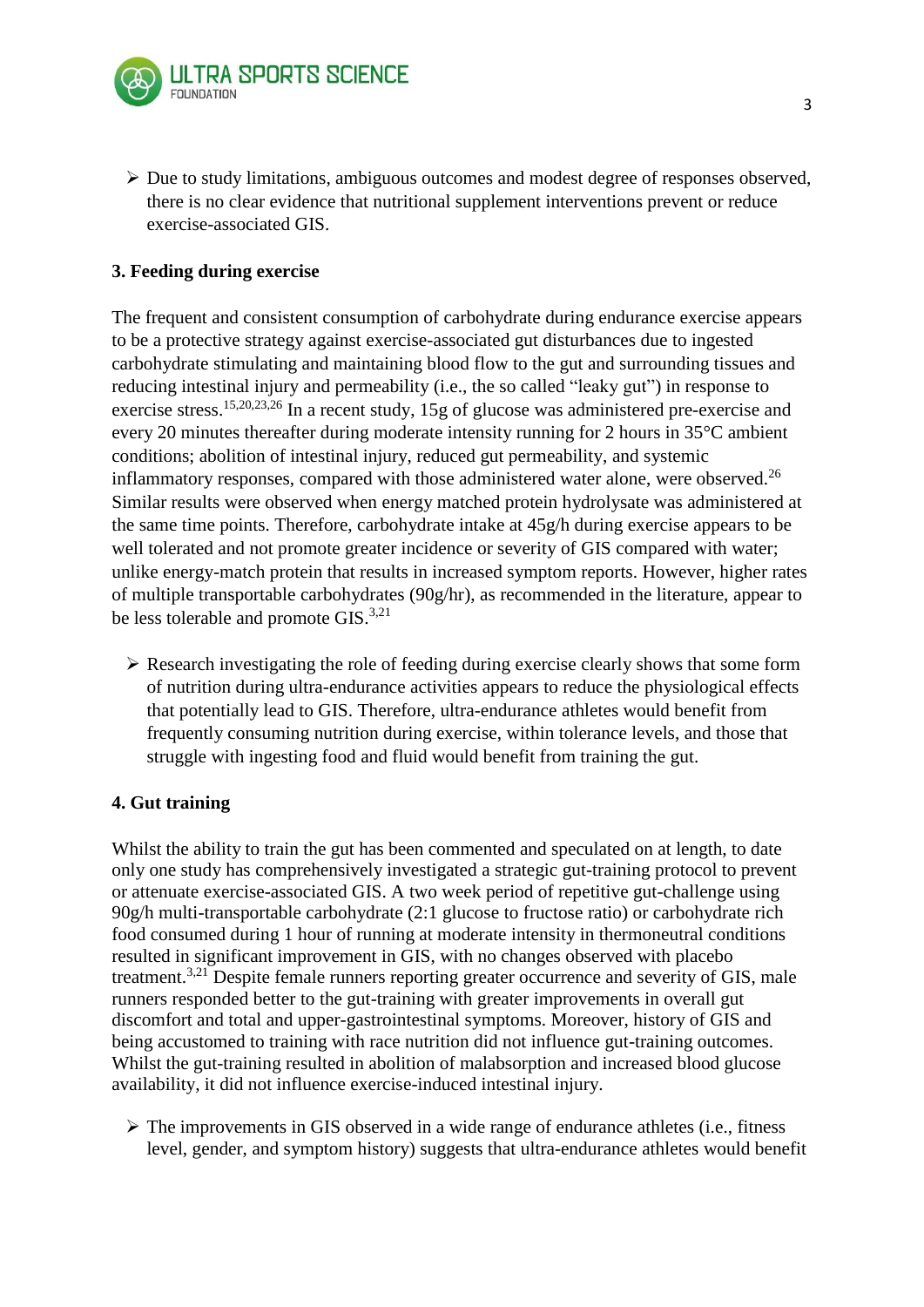

from a structured gut-training protocol leading into competition, and such reductions in GIS may result in performance improvements, as per research outcomes.<sup>3</sup>

### **5. Probiotics**

It is a common belief that probiotic supplementation may have favourable effects on gut health in populations with compromised intestinal integrity.<sup>27</sup> The possible benefits of probiotic supplementation has therefore extended to the sport and exercise realm. Despite the frequent practice of supplementing athletes with probiotics to prevent or manage exerciseassociated GIS, to date there has only been three cross-over and blinded studies attempting to investigating the potential impact of probiotic supplementation on gut integrity and/or symptoms in response to exercise stress. Two interventions found long-term multi-strain probiotic supplementation (14 and 4 weeks, respectively), had no effect on exerciseassociated systemic inflammation compared with placebo, in response to 90 min of high intensity cycling, $17$  and no improvements in exercise-associated gut disturbances and systemic inflammation were observed compared with placebo in response to running to fatigue (approximately 35 min) in hot ambient conditions.<sup>28</sup> A more recent intervention reported a substantial increase in endotoxaemia (i.e., the so called 'blood poisoning') and systemic inflammatory responses in the recovery period with consumption of a commercially available probiotic beverage (i.e., *Lactobacillus Casei*) beverage for seven days prior to 2 hours running in hot ambient conditions.<sup>7</sup> In all trials, no improvement in exercise-associated GIS were observed between probiotic administration and placebo. One additional study attempted to determine the role of multi-stain probiotic (with and without prebiotics and antioxidant content) supplementation for twelve weeks prior to a long course triathlon on markers of intestinal integrity.<sup>24</sup> However serious methodological limitation (sampling points and negligible fluctuations in measured variables) does not allow for any meaningful translational interpretations.

 $\triangleright$  At present, it would be advisable to withhold probiotic intake before ultra-endurance training and/or competition, especially in hot conditions, due to potentially unknown or underlying hidden outcomes.

#### **6. Dietary modification**

The use of gluten-free diets by non-coeliac athletes has recently been on the rise, with anecdotes and testimonials indicating improvements in GIS and sports performance. In contrast to this, an elegant study by Lis et al.<sup>18</sup> using blinded cross-over study design with competitively trained cyclists on either a gluten-free or gluten-containing diet for seven days prior to a high intensity cycling protocol, found no difference in performance, GIS, intestinal injury, or systemic inflammatory responses between the two diets. Whilst it appears from the anecdotal evidence and testimonials that a gluten-free diet improves gut health and sports performance, the research does not support any significant physiological effect. A reduction in fermentable carbohydrate (FODMAP) content that often accompanies a gluten free diet is however more plausible. The role of the low FODMAP diet to treat GIS in functional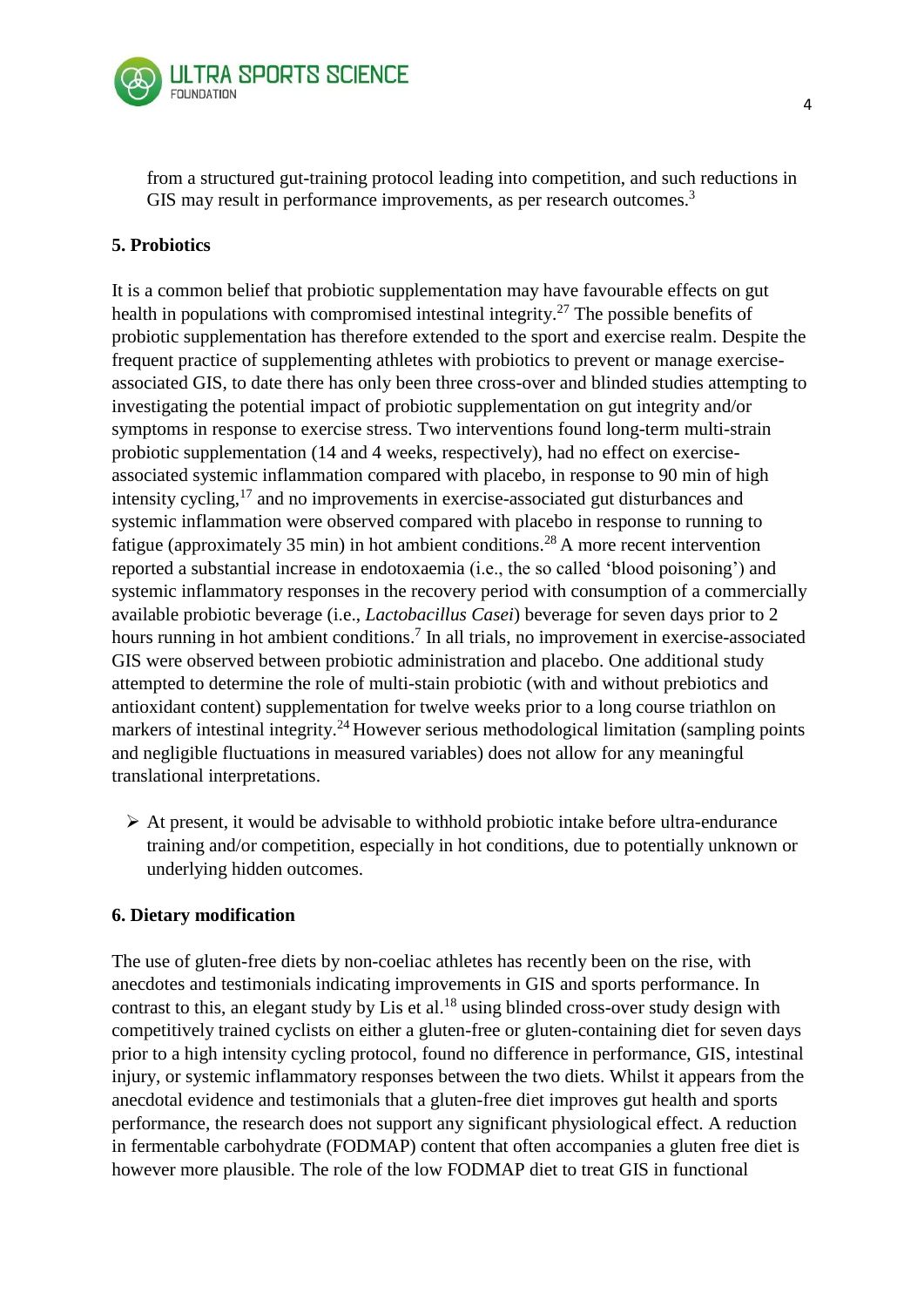

gastrointestinal disorders (e.g., irritable bowel syndrome), similar to those symptoms experienced by ultra-endurance athletes is well documented,  $10,22$  with emerging cases providing supportive evidence of improved exercise-associated GIS (especially lower-GIS) with short-term adherence to a low FODMAP.<sup>19</sup>

 $\triangleright$  The current research evidence does not support gluten-free diets in non-coeliac athletes to treat exercise-associated GIS. Although more research is needed, the application of a short-term low FODMAP diet before exercise may have merit.

#### **Practical recommendations:**

The current scientific literature supports the following measures to prevent or manage exercise-associated GIS in response to ultra-endurance activities:

- Consider the factors that exacerbate exercise-induced gastrointestinal syndrome (see Costa et al.<sup>5</sup>) and attempt to minimise their influence. For example:
	- Adhere to comfortable training and race pacing strategies to avoid the onset of GIS.
	- Reduce heat stress by acclimating to heat before travelling to competitions set in hot ambient conditions. Ensure hydration is maintained leading up to competition.<sup>2</sup>
	- Avoid using non-steroidal anti-inflammatory drugs (aspirin and ibuprofen) leading up to and during competition.
- Start training and/or competition in a euhydrated state and maintain euhydration throughout. By the same token avoiding overhydration.
- Avoid overfeeding and or overdrinking during exercise to the point of overwhelming the stomach.
- Identify individual carbohydrate intake tolerance levels during ultra-endurance activities and consume carbohydrates evenly and more frequently throughout. Avoid long periods without carbohydrate consumption.
- Hypertonic solutions reduce gastric emptying rates, so it is advised to use lower carbohydrate concentration beverages with low osmolality. Consider consuming adequate water alongside any solids being consumed, including semi-solid forms such as gels.
- Train your gut to cope with food and fluid intake during exercise (solid and liquid forms) using a structured gut-training protocol.
- There is emerging evidence for the use of an acute low-FODMAP diet (which will include the reduction in dietary fibre) in the days leading up to competition and/or periods of intensified training in reducing exercise-associated GIS. See a qualified Sports Dietitian for guidance on following a low FODMAP diet during a period of intensity training or leading into ultra-endurance competition.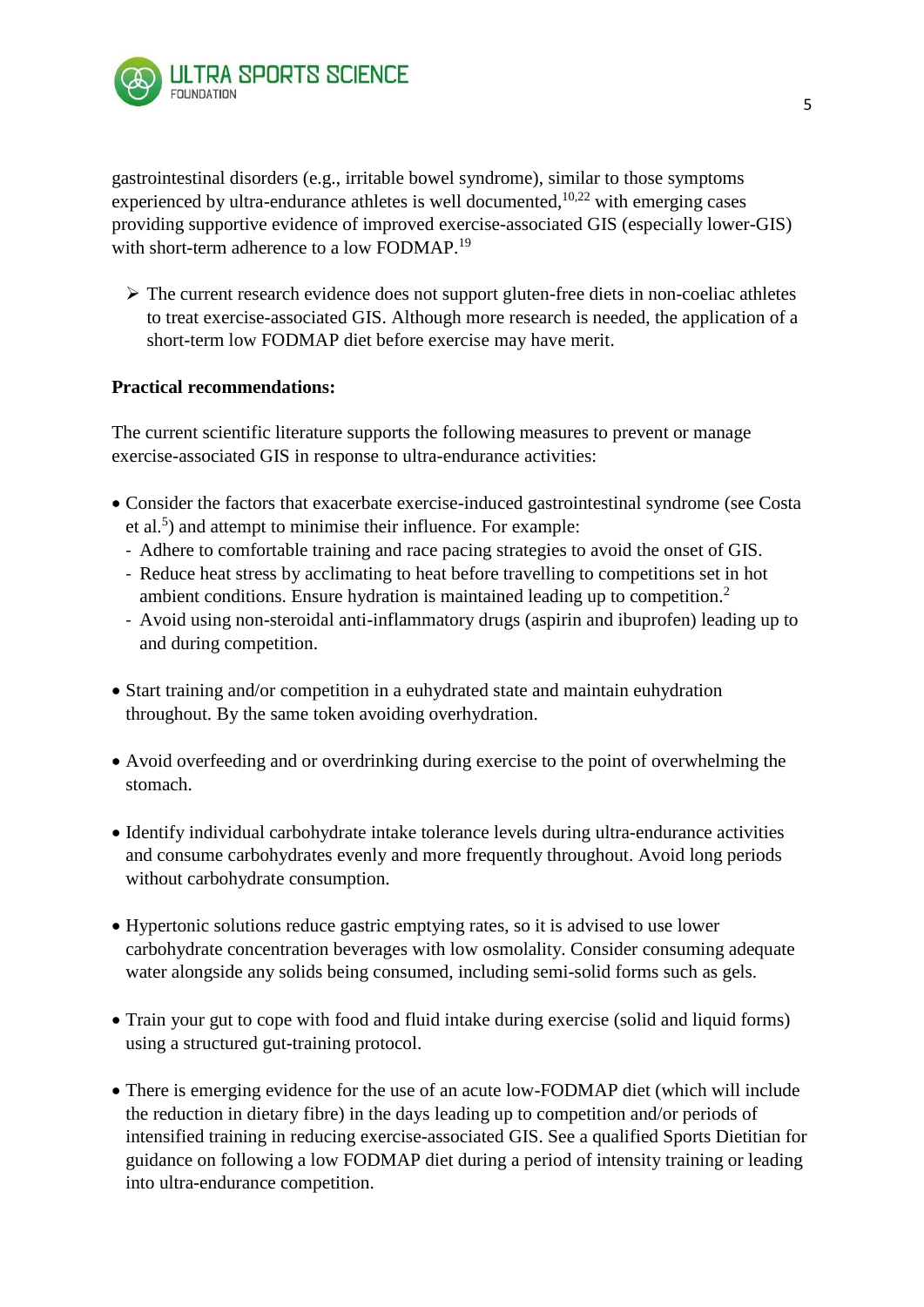

- There is no substantial evidence to support the acute or chronic consumption of dietary supplements to reduce exercise-induced GIS, and subsequent symptoms.
- To date, there is no evidence to support the acute and longer-term consumption of probiotics to reduce exercise-induced gastrointestinal syndrome, and subsequent symptoms.
- To date, there is no evidence to support adherence of a gluten free diet in non-coeliac runners to reduce exercise-induced GIS, and subsequent symptoms; unless specified by a health practitioner in response to a positive diagnosis of intolerance.

#### **References**

- 1. American College of Sports Medicine, Sawka MN, Burke LM, et al. American college of sports medicine position stand. Exercise and fluid replacement. Med Sci Sports Exerc 2007;39:377-90
- 2. Costa RJS, Crockford MJ, Moore JP, Walsh NP. Heat acclimation responses of an ultra-endurance running group preparing for hot desert based competition. Eur J Sport Sci 2014;14(S1): S131-S141
- 3. Costa RJS, Miall A, Khoo A, et al. Gut-training: The impact of two weeks repetitive gut-challenge during exercise on gastrointestinal status, glucose availability, fuel kinetics, and running performance. Appl Physiol Nutri Metab 2017;42(5):547-57
- 4. Costa RJS, Snipe R, Camões-Costa V, Scheer BV, Murray A. The impact of gastrointestinal symptoms and dermatological injuries on nutritional intake and hydration status during ultramarathon events. Sports Medicine-Open 2016;2(16):1-14
- 5. Costa RJS, Snipe R, Kitic C, Gibson P. Systematic review: Exercise-induced gastrointestinal syndrome-Implication for health and disease. Alim Therap Pharmacol 2017;46(3):246-65
- 6. Costa RJS, Teixiera A, Rama L, et al. Water and sodium intake habits and status of ultra-endurance runners during a multi-stage ultra-marathon conducted in a hot ambient environment: An observational study. Nutri J 2013;12(13):1-16
- 7. Gill SK, Allerton DM, Ansley-Robson P, Hemming K, Cox M, Costa RJS. Does Acute High Dose Probiotic Supplementation Containing *Lactobacillus casei* Attenuate Exertional-Heat Stress Induced Endotoxaemia and Cytokinaemia? Int J Sports Nutr Exerc Metab 2016;26:268-75
- 8. Gill SK, Teixeira A, Rama L, et al. Circulatory endotoxin concentration and cytokine profile in response to exertional-heat stress during a multi-stage ultra-marathon competition. Exerc Immunol Rev 2015;21:114- 28.
- 9. Goulet EDB. Effect of exercise-induced dehydration on endurance performance: evaluating the impact of exercise protocols on outcomes using a meta-analytic procedure. Br J Sports Med 2012;70(Suppl 2):S132- S136.
- 10. Halmos EP, Power VA, Shepherd SJ, Gibson PR, Muir JG. A diet low in FODMAPs reduces symptoms of irritable bowel syndrome.Gastroenterol 2014;146(1):67-75.
- 11. Hoffman MD, Pasternak A, Rogers IR, et al. Medical services at ultra-endurance food races in remote environments: medical issues and consensus guidelines. Sports Med. 2014;44(8):1055–69
- 12. Hoffman MD, Stuempfle KJ, Valentino T. Sodium intake during an ultramarathon does not prevent muscle cramping, dehydration, hyponatremia, or nausea. Sports Med-Open. 2015; 1:39.
- 13. Hoffman MD, Stuempfle KJ. Does oral buffered sodium supplementation reduce nausea and vomiting during an ultramarathon? Res Sports Med. 2016; 24(1):94-103.
- 14. Jeukendrup AE, Vet-Joop K, Sturk A, et al. Relationship between gastro-intestinal complaints and endotoxaemia, cytokine release and the acute-phase reaction during and after a long-distance triathlon in highly trained men. Clin Sci 2000;98: 47-55
- 15. Lambert GP, Broussard LJ, Mason BL, Mauermann WJ, Gisolfi CV. Gastrointestinal permeability during exercise: effects of aspirin and energy-containing beverages. J Appl Physiol 2001;90(6):2075-80
- 16. Lambert GP, Lang J, Bull A, Pfeifer PC, et al. Fluid restriction during running increases GI permeability. Int J Sports Med 2008;29(3):194-8